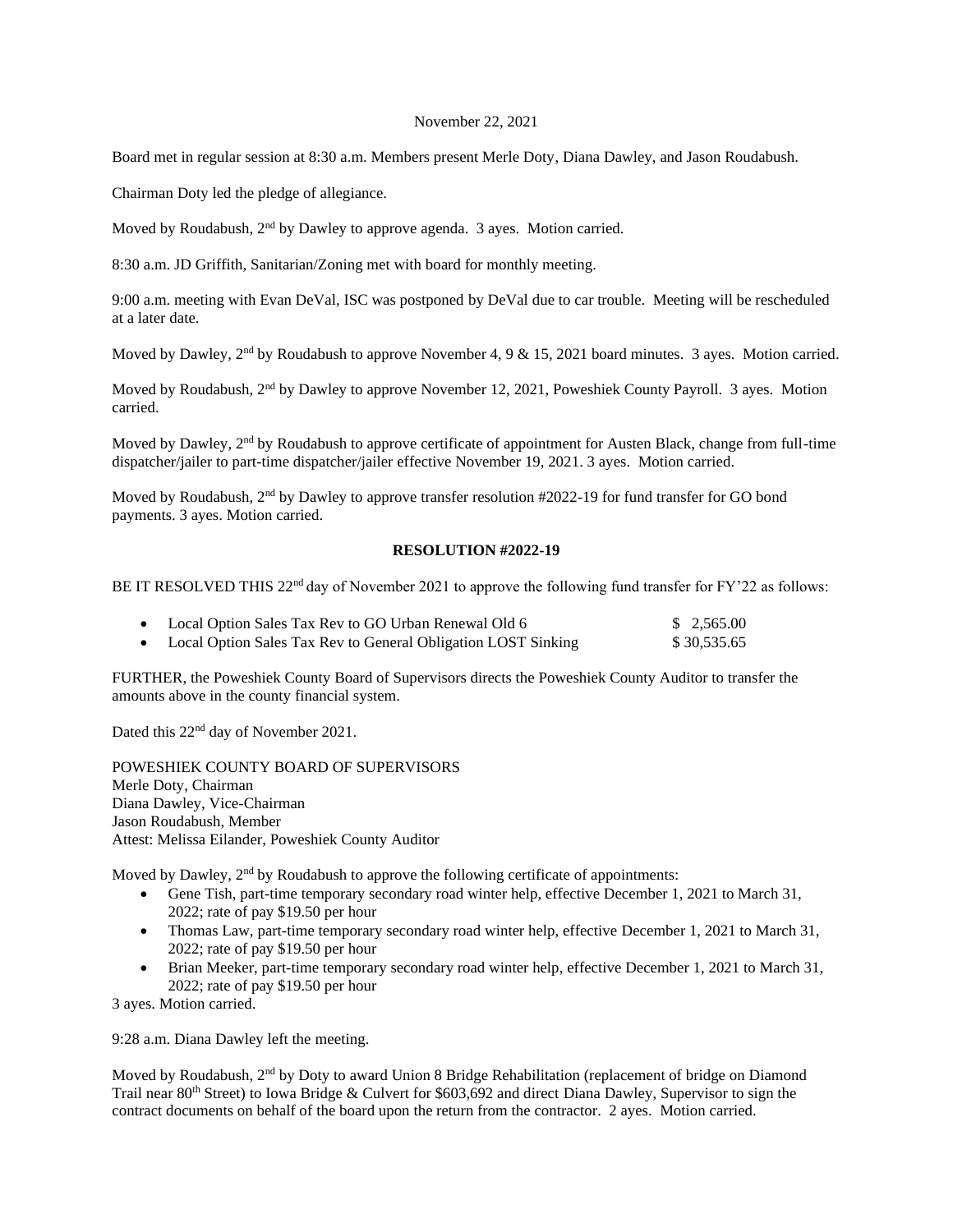Moved by Roudabush,  $2<sup>nd</sup>$  by Doty to approve increase to \$2,850 for maximum allowed contribution by employees into health flex savings account per calendar year. 2 ayes. Motion carried.

Moved by Roudabush,  $2<sup>nd</sup>$  by Doty to approve the following to Poweshiek County Compensation Board:

- re-appointment of Dan Bunnell, Treasurer representative, term expiration July 1, 2025
- re-appointment of Tim Douglas, Supervisor representative, term expiration July 1, 2025
- new appointment of Russell Clayton, Supervisor representative, term expiration July 1, 2025
- new appointment of Kenneth Beck, Sheriff representative, term expiration July 1, 2025

\_\_\_\_\_\_\_\_\_\_\_\_\_\_\_\_\_\_\_\_\_\_\_\_\_\_\_\_\_\_\_\_\_\_\_ \_\_\_\_\_\_\_\_\_\_\_\_\_\_\_\_\_\_\_\_\_\_\_\_\_\_\_

2 ayes. Motion carried.

9:45 a.m. Moved by Roudabush, 2nd by Doty to adjourn. 2 ayes. Motion carried.

Melissa Eilander, Poweshiek County Auditor Merle Doty, Chairman

## November 29, 2021

Board met in regular session at 8:30 a.m. Members present Merle Doty, Diana Dawley, and Jason Roudabush.

Chairman Doty led the pledge of allegiance.

Moved by Dawley, 2<sup>nd</sup> by Roudabush to approve agenda. 3 ayes. Motion carried.

8:30 a.m. Russ Schuck, Veterans Affairs Director met with board for quarterly meeting.

8:50 a.m. Terry Pickett, Assistant to the Engineer joined the meeting.

Moved by Roudabush, 2<sup>nd</sup> by Dawley to approve November 24, 2021, Poweshiek County Payroll for \$260,015.75. 3 ayes. Motion carried.

Moved by Dawley, 2<sup>nd</sup> by Roudabush to approve final pay voucher for Malcom 26 bridge on 110<sup>th</sup> Street, project BROS-SWAP-CO70(55)—SE-79. 3 ayes. Motion carried.

Moved by Roudabush, 2<sup>nd</sup> by Dawley to approve the following claims:

| A T & T                              | Svc        | 95.00    |
|--------------------------------------|------------|----------|
| <b>Advanced Correctional</b>         | Svc        | 3,851.78 |
| All American Pest Control            | <b>Svc</b> | 38.00    |
| <b>Alliant Energy/IPL</b>            | Svc        | 1,147.79 |
| Amazon Capital Services Inc          | Goods      | 109.59   |
| Angela Hurst                         | Mil        | 31.53    |
| AUCA                                 | Svc        | 111.36   |
| <b>Audas Sanitation</b>              | Svc        | 179.13   |
| <b>Bob Barker Co Inc</b>             | Svc        | 418.24   |
| <b>Brecke Mechanical Contractors</b> | Svc        | 2,111.27 |
| <b>Brooklyn Hardware</b>             | Goods      | 168.12   |
| Brooklyn Lumber                      | Goods      | 56.00    |
| Brooklyn Mut Tele                    | Svc        | 226.70   |
| Calhoun-Burns & Assoc Inc            | Svc        | 351.50   |
| Capital City Boiler                  | Svc        | 387.00   |
| <b>Central Iowa Detention Ctr</b>    | Svc        | 2,520.00 |
| Charm-Tex Inc                        | Svc        | 126.64   |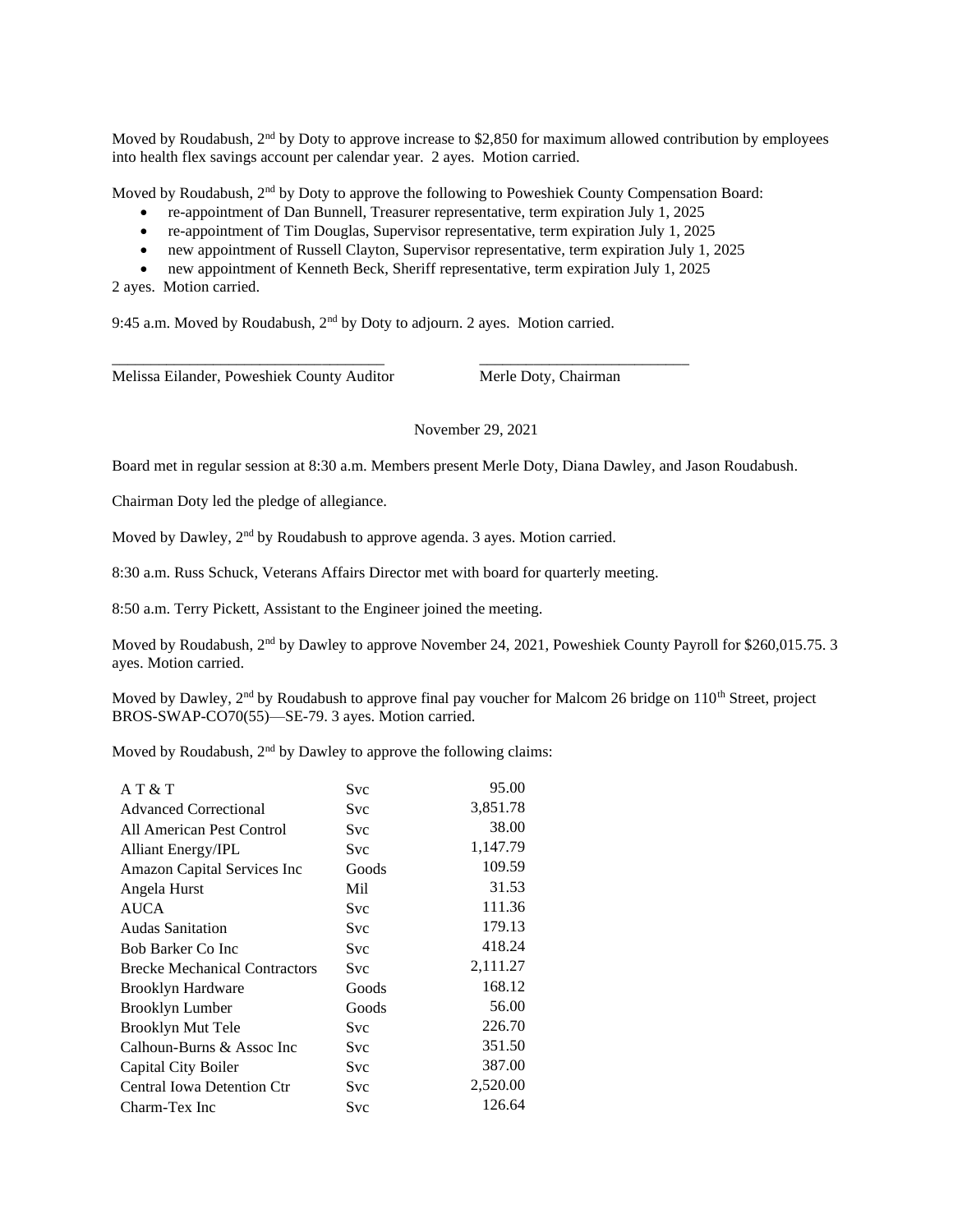| Chris Pankow                       | <b>Reimb Goods</b> | 181.89     |
|------------------------------------|--------------------|------------|
| Cintas Corporation                 | Svc                | 2,716.95   |
| Connie Montano                     | Mil                | 7.76       |
| <b>Cott Systems</b>                | Svc                | 150.00     |
| <b>Cyclone Pest Mgnt</b>           | Svc                | 75.00      |
| Dennis Maschmann                   | Well Closure       | 288.31     |
| Des Moines Register                | Svc                | 180.17     |
| Des Moines Stamp Mfg Co            | Goods              | 32.90      |
| <b>Dynamite Divers</b>             | Goods              | 615.76     |
| Ecolab                             | Svc                | 164.95     |
| <b>Elizabeth Manatt</b>            | Mil                | 12.13      |
| Four Oaks Inc                      | Svc                | 279.90     |
| Galls Inc                          | Goods              | 835.90     |
| <b>Grinnell Firestone Store</b>    | <b>Svc</b>         | 715.32     |
| Grinnell Herald Register           | <b>Svc</b>         | 146.15     |
| <b>Grinnell Police Department</b>  | Goods              | 378.96     |
| Heartland Shredding Inc            | Svc                | 55.00      |
| Herberger Construction Co Inc      | Svc                | 301,847.22 |
| <b>HLW</b> Engineering Group       | <b>Svc</b>         | 970.00     |
| <b>Hometown Hardware</b>           | Goods              | 126.49     |
| Hy-Vee Store Inc                   | Svc                | 3,704.25   |
| Idals                              | Svc                | 30.00      |
| Infomax                            | <b>Svc</b>         | 1,108.60   |
| Iowa Dept Of Transportation        | Goods              | 155.52     |
| <b>Iowa Law Enforcement Academ</b> | Svc                | 150.00     |
| <b>Iowa Prison Industries</b>      | Goods              | 540.00     |
| <b>IOWWA</b>                       | <b>Svc</b>         | 260.00     |
| <b>ISSDA</b>                       | Svc                | 300.00     |
| James C Cranston                   | Goods              | 280.06     |
| Janet Vanersvelde                  | Mil                | 21.34      |
| Jessica Hutchcraft                 | Mil                | 23.28      |
| Joan Mckee                         | Mil                | 1.94       |
| John Deere Financial               | Goods              | 488.81     |
| Julie Hendricks DDS                | Svc                | 1,393.00   |
|                                    | Mil                | 3.40       |
| <b>Kathy Cox</b>                   |                    | 16.49      |
| Kathy Fisch<br>Lori Wolf           | Mil                | 11.64      |
|                                    | Mil                | 365.33     |
| Mahaska Communication Group        | <b>Svc</b>         | 838.25     |
| <b>Manatts</b> Inc                 | <b>Svc</b>         |            |
| Marilyn Wykoff                     | Mil                | 2.43       |
| Marla K Ross                       | Mil                | 33.95      |
| Mary Lamb                          | <b>Svc</b>         | 205.00     |
| Matt Parrott/Storey Kenworthy      | Goods              | 837.93     |
| MCI                                | Svc                | 33.70      |
| <b>McKesson Medical Surgical</b>   | Goods              | 336.17     |
| Melissa Eilander                   | Mil/Meal           | 159.78     |
| Mid American Energy                | Svc                | 48.98      |
| Milly Purvis                       | Mil                | 16.01      |
| Montezuma Municipal Utilities      | Svc                | 3,273.53   |
| Montezuma Municipal Water          | Svc                | 52.50      |